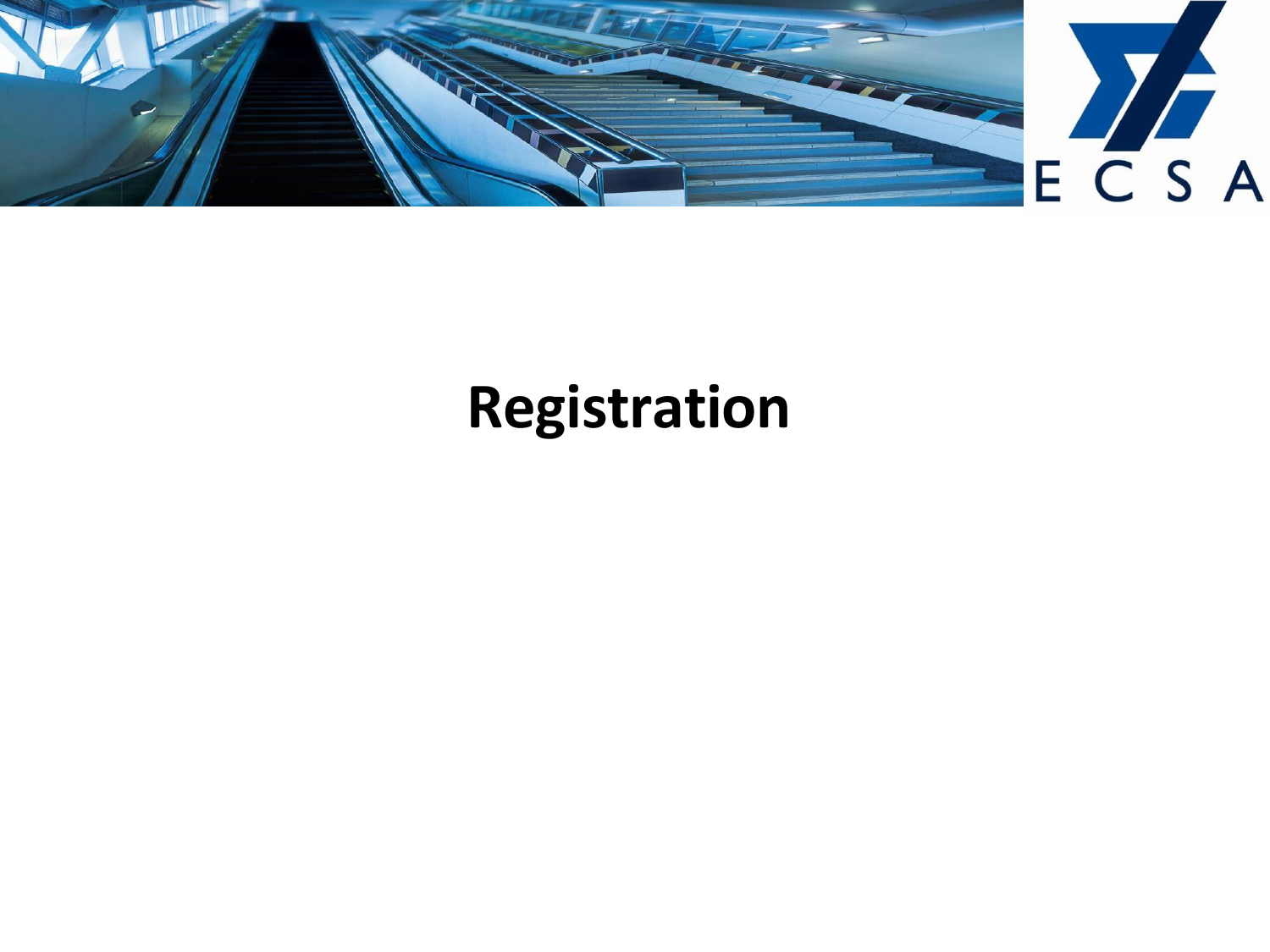

| 1. What do I benefit from registering with                                                                                   | The answer for this question is given on the ECSA website under "Registration" -                                                                                                                                                                                                                                                                                                                                        |
|------------------------------------------------------------------------------------------------------------------------------|-------------------------------------------------------------------------------------------------------------------------------------------------------------------------------------------------------------------------------------------------------------------------------------------------------------------------------------------------------------------------------------------------------------------------|
| ECSA?                                                                                                                        | "About registration".                                                                                                                                                                                                                                                                                                                                                                                                   |
| 2. Is there a minimum waiting period before                                                                                  | There is no waiting period. As soon as you have the required educational                                                                                                                                                                                                                                                                                                                                                |
| one can register as a candidate?                                                                                             | qualification you can apply for registration as a candidate.                                                                                                                                                                                                                                                                                                                                                            |
| 3. How will the outcome based registration                                                                                   | The new system has to do with competencies required for full professional                                                                                                                                                                                                                                                                                                                                               |
| process affect Candidate Engineers?                                                                                          | registration and as such does not affect registration as a candidate.                                                                                                                                                                                                                                                                                                                                                   |
| the outcome based registration<br>4. Will<br>process apply to Certificated Engineers and<br>persons in Specified Categories? | In time it will apply to both certificated engineers and those in specified categories.                                                                                                                                                                                                                                                                                                                                 |
| 5. Does ECSA have any system to monitor<br>the progress of candidates to ensure that<br>they ultimately register?            | ECSA has no intent on having a system to monitor the progress of the development<br>of candidates towards full registration, as this would be impossible. What ECSA has<br>is the Commitment and Undertaking agreement which is being revised, where a<br>company/organisation signs such an agreement with ECSA in terms of which it<br>undertakes to train candidates for registration through providing mentors etc. |
|                                                                                                                              |                                                                                                                                                                                                                                                                                                                                                                                                                         |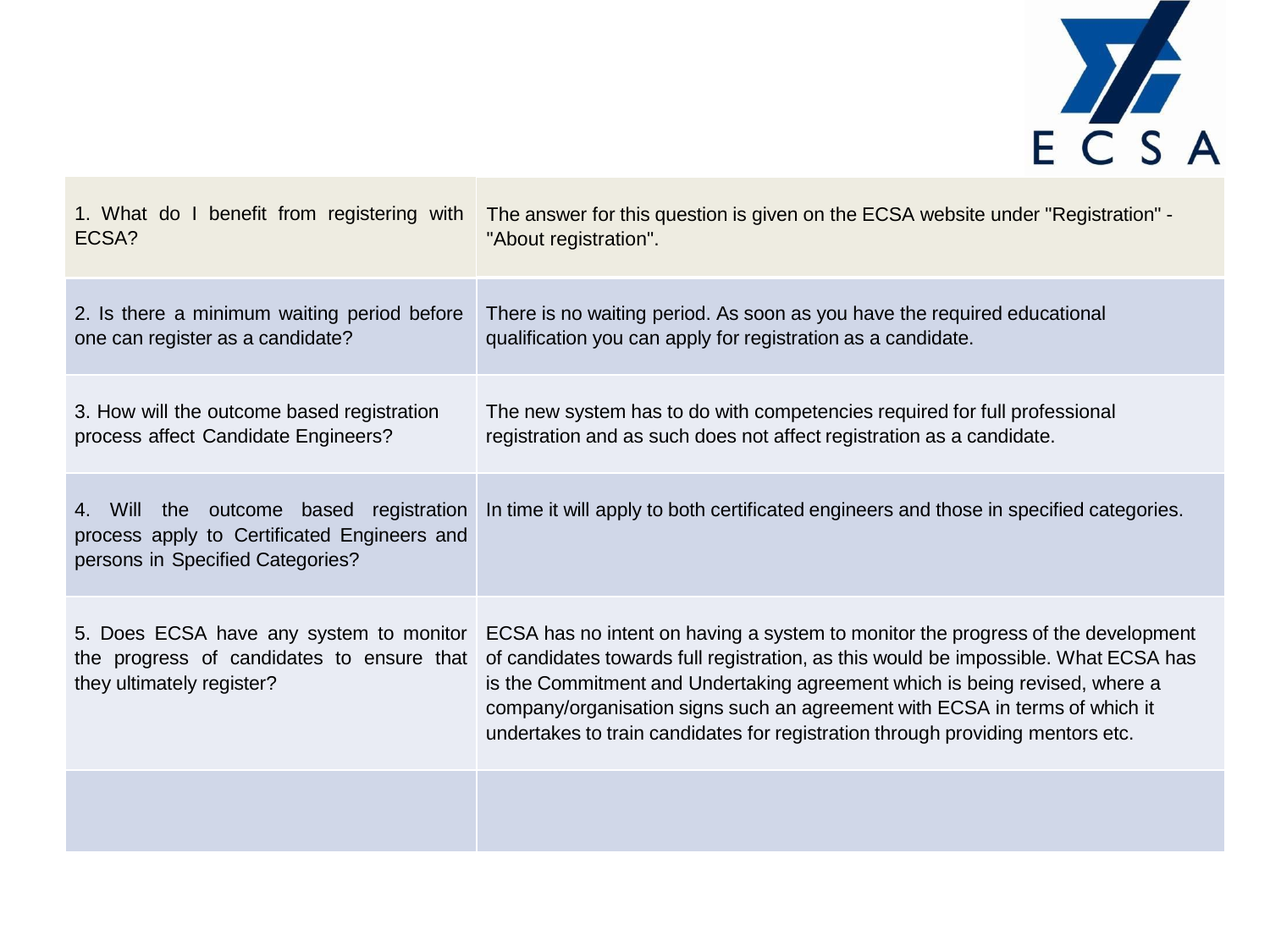

| 6. How long will it take for me to register after<br>submitting an application?                                                                 | If you submit a correctly complete application:<br>for all candidate registrations, it should take two weeks (10 working days) to<br>a)<br>get registered<br>for professional registration (Engineer, Technologist, Technician and in<br>b)<br>Specified categories) it should be between four months to get registered.<br>Poor applications will take longer.                                                                                                                                                                                                                                                                                                                                                                                                                 |
|-------------------------------------------------------------------------------------------------------------------------------------------------|---------------------------------------------------------------------------------------------------------------------------------------------------------------------------------------------------------------------------------------------------------------------------------------------------------------------------------------------------------------------------------------------------------------------------------------------------------------------------------------------------------------------------------------------------------------------------------------------------------------------------------------------------------------------------------------------------------------------------------------------------------------------------------|
| 7. Why I should I pay the application fee<br>when I upgrade from a category to another,<br>E.g. Technologist to Professional Engineer?          | The application fee helps to cover the costs of handling the assessment of the<br>application.                                                                                                                                                                                                                                                                                                                                                                                                                                                                                                                                                                                                                                                                                  |
| 8. If I am registered as a professional in a<br>category and apply for a different category of<br>registration do I have to start from scratch? | When you apply for registration you provide the documents concerned as required<br>for the category of registration at that time. Once you are registered, your application<br>remains on record. If at some later date you wish to apply for some other registration,<br>then you must apply afresh and submit the documents as required for that<br>registration. It is unlikely that the requirements will be the same given that it is a<br>different category of registration, at a different time and many things could have<br>changed including the forms. The only forms that may possibly be used could be the<br>Training and Experience reports from an earlier application and that would depend<br>on whether they meet the requirements for the new application. |
| 9. When I renew my registration after five<br>years, do I have to pay the registration fee?                                                     | There is no fee related to renewal of registration every five years. All you do is<br>submit a completed and signed renewal application form and update your CPD<br>record.                                                                                                                                                                                                                                                                                                                                                                                                                                                                                                                                                                                                     |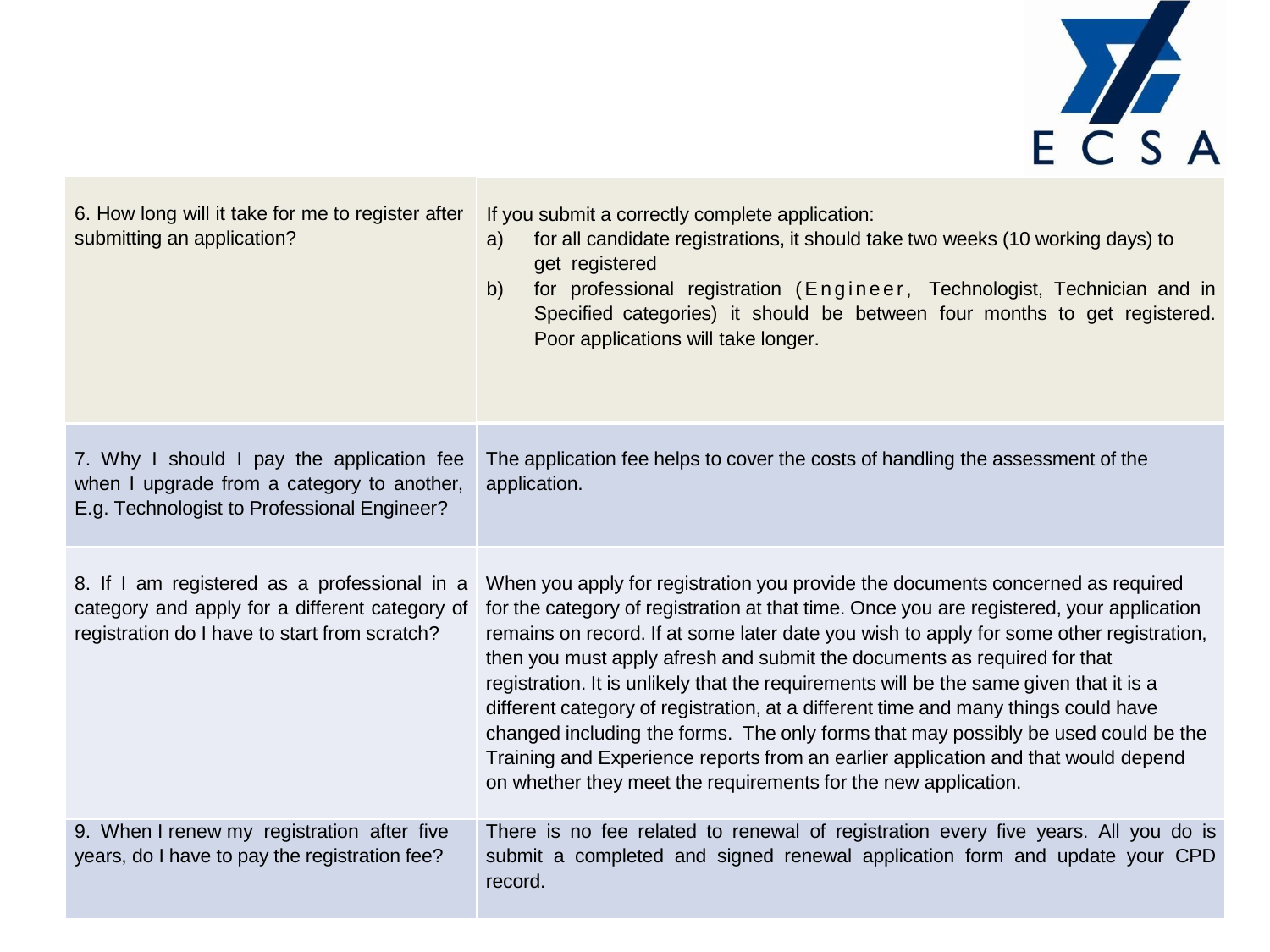

10. What is the difference between the experience appraisal/professional review?

The EA stage is a documentary assessment of the applicant's evidence of competence to determine whether evidence presented indicates that he/she has achieved the level of competence specified in the prescribed standard for the category through evidence from work. Indications of competency from the EA stage must be confirmed at the Professional Review. The Professional Review (PR) is an integrative assessment of the applicant's competency via a comprehensive review of the applicant's evidence and an interview. This procedure is now used across all professional and specified categories of registration.

11. Why are essays being removed in the Council has resolved to standardize all application processes across all professional assessment process for Pr Eng candidates in and specified categories; essays do not form part of the standardized process. the civil discipline?

12. Does ECSA recognise experience obtained outside the country?

Yes. The supervisors signing off your TERs should be preferably professionally registered practitioners and should give their qualifications, registration and professional memberships where possible.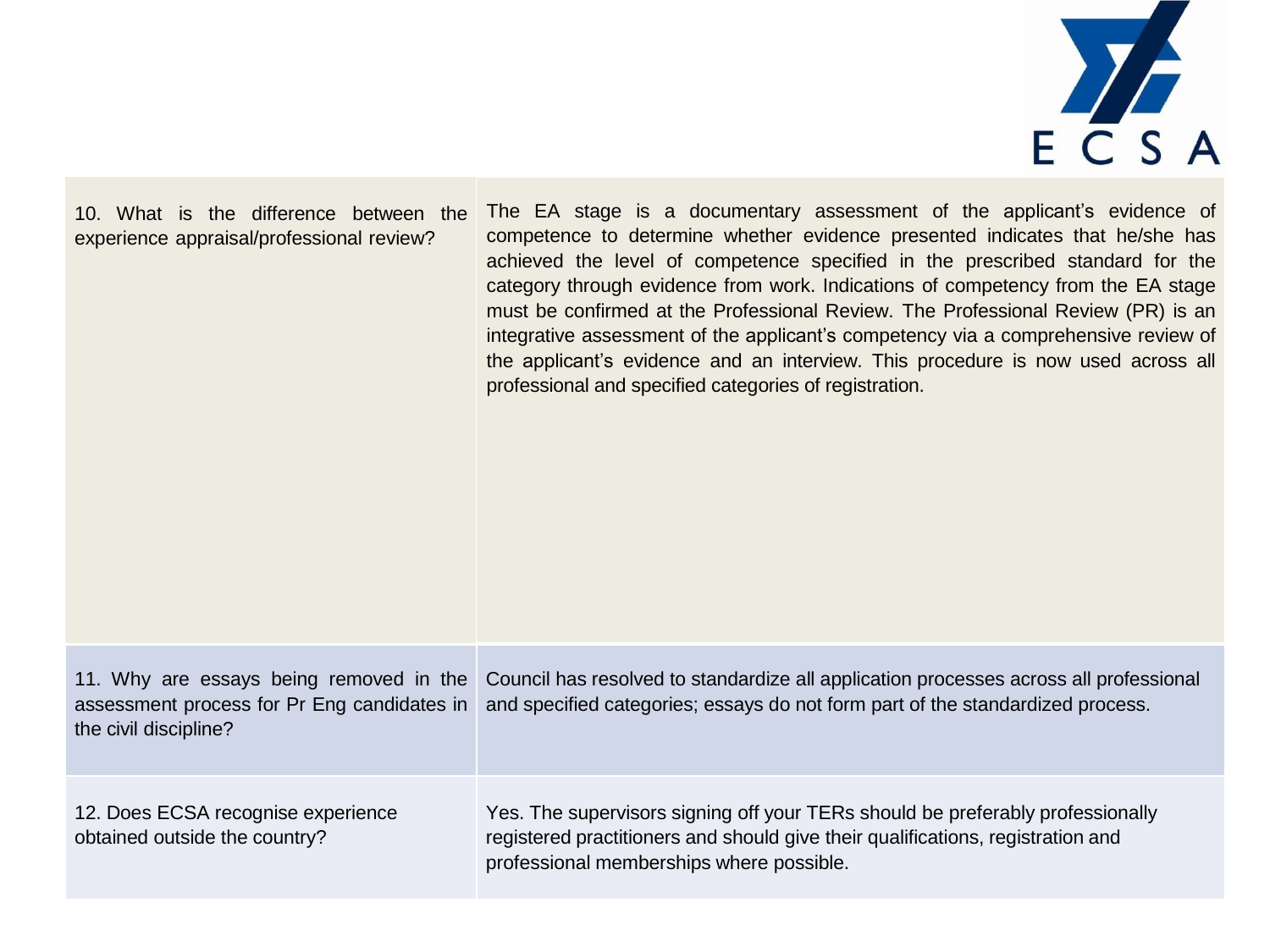

| 13. I have obtained an engineer's educational<br>qualification in a certain discipline. Can I do<br>training for professional registration in a<br>different discipline? | No. Graduates must get their training in the discipline of their degree, otherwise they<br>will not be able to register. Your degree and your experiential training must<br>complement one another in order for you to meet the educational and competency<br>requirements to register via that discipline as a Pr Eng.                                                                                                                                                                                                                                                                                                                                                                                                                               |
|--------------------------------------------------------------------------------------------------------------------------------------------------------------------------|-------------------------------------------------------------------------------------------------------------------------------------------------------------------------------------------------------------------------------------------------------------------------------------------------------------------------------------------------------------------------------------------------------------------------------------------------------------------------------------------------------------------------------------------------------------------------------------------------------------------------------------------------------------------------------------------------------------------------------------------------------|
|                                                                                                                                                                          | Once you are registered, you can branch out into the area of another discipline<br>provided you remain within the code of conduct, viz. that you only undertake work for<br>which your education, training and experience have rendered you competent to<br>perform. If you decide to get another degree in a different discipline, you cannot get<br>a second registration as a Pr Eng as you already are one. But it will enable you to<br>more easily practice in that new discipline, provided you adhere to the code of<br>conduct.                                                                                                                                                                                                              |
| 14. I accumulated my initial experience in a<br>different industry from my current employer,<br>can I still register?                                                    | Candidates are assessed against the 11 Outcomes to determine whether they have<br>developed the competence required for registration. Experience gained in all industry<br>sectors contributes towards the development of the 11 Outcomes. Your training<br>should be as broad as possible, so moving from one sector to another should not be<br>a disadvantage.                                                                                                                                                                                                                                                                                                                                                                                     |
| Does<br>supervisor<br>15.<br>have<br>to<br>be<br>my<br>registered?                                                                                                       | ECSA prefers supervisors to be registered if possible. However, if a supervisor is not<br>registered, with certain categories the qualifications of the supervisor should be<br>given.<br>R-01-P defines a supervisor as a professionally registered person who oversees,<br>controls and takes responsibility for engineering work performed by a candidate.<br>Clause 7.8 states that supervision may not be direct, but the supervisor must take<br>responsibility for the candidate/trainee's work from a fully informed position. This<br>means that your direct supervisor need not necessarily be registered, but there<br>should be a registered person in the hierarchy who takes overall responsibility for his<br>or her engineering team. |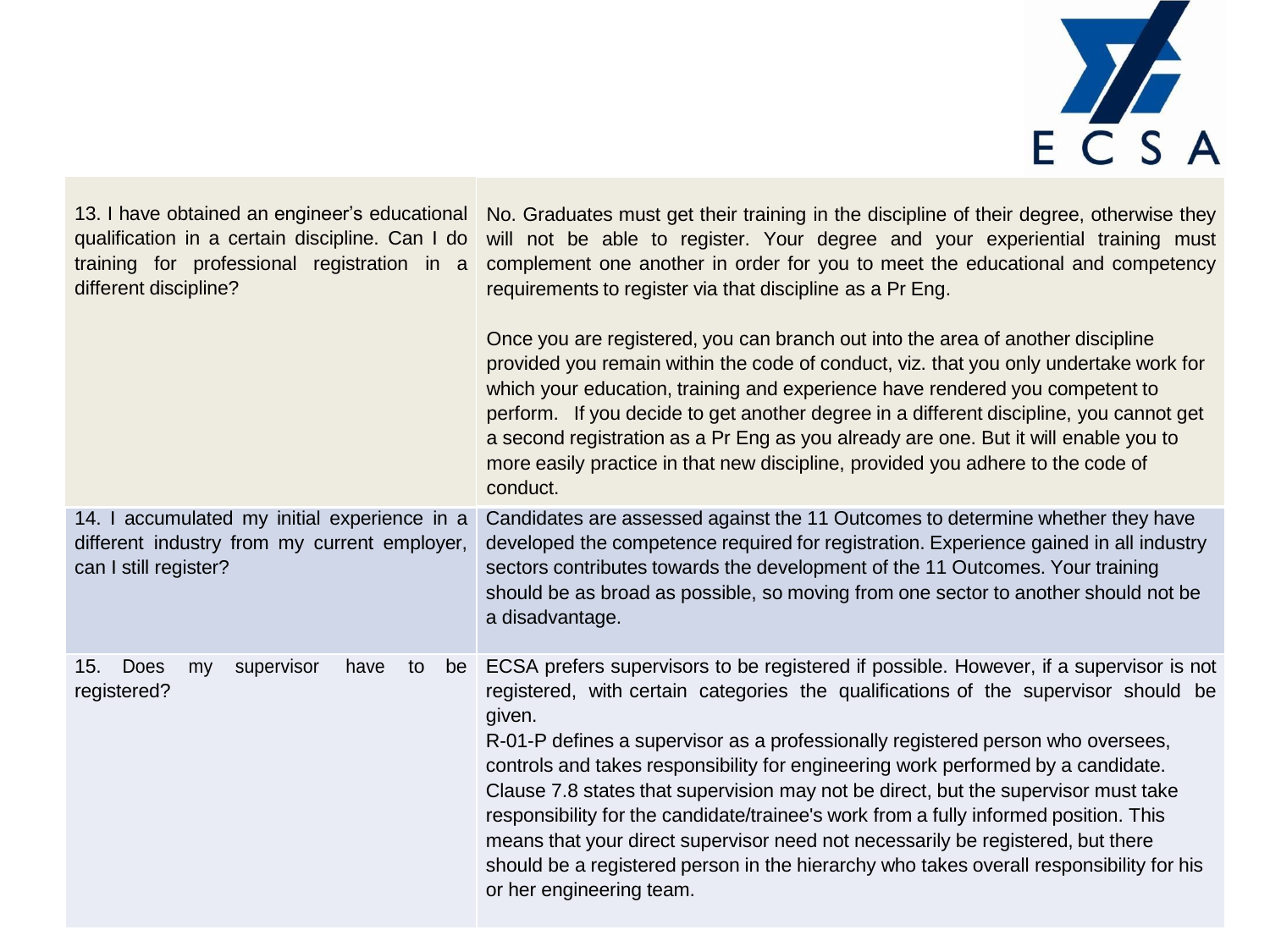

| 16. What happens if the companies I have<br>worked for have closed down, and I cannot<br>get signatures of supervisors for my TERs? | Where you cannot get the signature of a supervisor, you need to annotate<br>accordingly in the appropriate block and submit an affidavit to the effect that the<br>information provided is true and correct, and the reasons why you could not contact<br>the supervisor.                                                                                                                                                                                                                                                    |
|-------------------------------------------------------------------------------------------------------------------------------------|------------------------------------------------------------------------------------------------------------------------------------------------------------------------------------------------------------------------------------------------------------------------------------------------------------------------------------------------------------------------------------------------------------------------------------------------------------------------------------------------------------------------------|
| 17. Can I still submit my application using the<br>old legacy forms?                                                                | All applications lodged currently must be in terms of the new registration system<br>(outcome based assessment) and its forms.<br>The only legacy form that ECSA will accept with an NRS application, and then only<br>in specific circumstances, is an old TER form.                                                                                                                                                                                                                                                        |
| 18. My work does not entail design, I am in<br>construction, how can I overcome this?                                               | What sector you are employed in has little or no bearing on your registrability. The 11<br>outcomes must be met in order for you to achieve registration. One must look at the<br>competencies given in R-02-PE/PT/PN and the guide given in R-08-PE/PT/PN.<br>Provided you can get exposure to develop a competency then that is fine. If that is<br>not available with your current employer, then you need to make a plan with your<br>employer for secondment to an organisation that can provide the required exposure. |
| 19. What avenue do academics<br>have to<br>register as they are not in practice?                                                    | Essentially, all applicants must meet the competencies required for registration,<br>irrespective of the sector in which they are employed. It has been recognised that<br>those in academia may not have the same opportunities as those in industry, so in<br>R-08-PE/PT/PN there are some advisory notes to help such applicants.                                                                                                                                                                                         |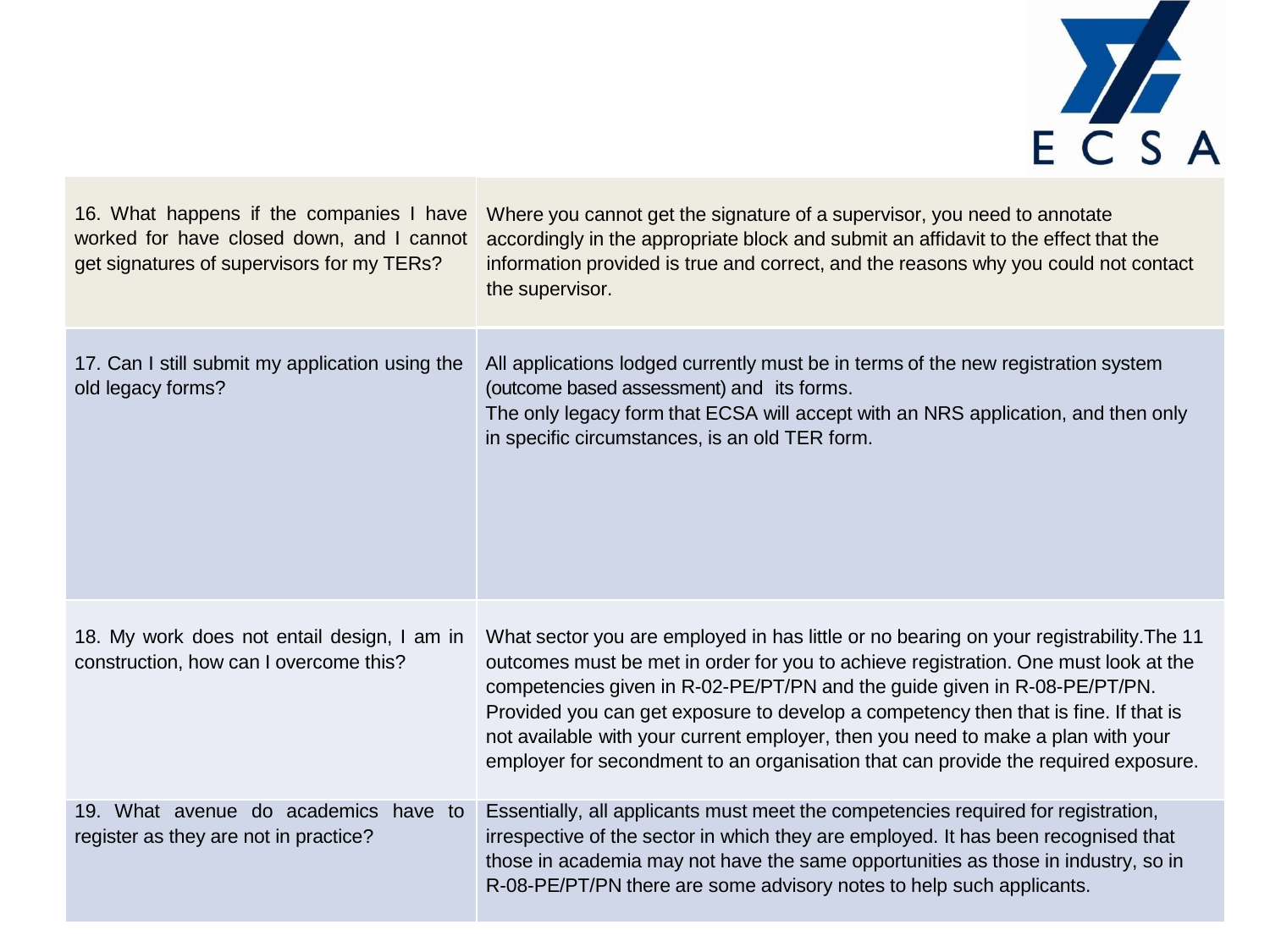

| 20. How can officials in the public sector be<br>assisted to gain the diverse experience in<br>order to meet the competency standards for<br>registration? | We have had similar situations in the past where graduates were not able to get<br>specific training that was needed for registration with their employer. In such cases it<br>was common practice for staff to be seconded to another company/organisation to<br>get that experience. By signing a Commitment and Undertaking agreement with<br>ECSA, providing mentors etc., an employer can also make provisions for<br>secondment as is covered in the C&U Guidelines.                                                                                                                                                                                                                                                                                                                                                                                                                                                                                                   |
|------------------------------------------------------------------------------------------------------------------------------------------------------------|------------------------------------------------------------------------------------------------------------------------------------------------------------------------------------------------------------------------------------------------------------------------------------------------------------------------------------------------------------------------------------------------------------------------------------------------------------------------------------------------------------------------------------------------------------------------------------------------------------------------------------------------------------------------------------------------------------------------------------------------------------------------------------------------------------------------------------------------------------------------------------------------------------------------------------------------------------------------------|
| 21. What is the difference between the TERs<br>and the TEOs?                                                                                               | A Training and Experience Report (TER) is written every time the type of work you<br>are involved in changes, the work becomes more complex, the level of responsibility<br>changes, or when you change organisation. During the first few years after<br>graduation, there will be many incremental changes in the type of work, complexity or<br>responsibility. When one has had 10 or more years of experience, the incremental<br>changes in the earlier years will be small by comparison with range of experiences<br>built up over the years. A Training and Experience Outline (TEO) is the form of report<br>which may be used to capture early experience in bulleted form, listing the range of<br>activities covered over groups of periods which were similar. TERs must be written to<br>describe at least three years of experience when working at responsibility level E i.e.<br>at performing level. This need not be the last three years of experience. |
| 22. Do the TERs need to be compiled in an<br>outcomes/competency-based way or just the<br><b>Engineering Report?</b>                                       | Essentially the TERs are a record of what you did in each period as described in R-<br>03-PE/PT/PN. There is no reference to the outcomes or competencies in the TERs,<br>except in the case of technologists where you list the outcomes and criteria applied<br>in the right hand column. The Engineering Report, however, is focussed on the<br>competencies and how they were developed by reference to training periods<br>described in the TERs.                                                                                                                                                                                                                                                                                                                                                                                                                                                                                                                       |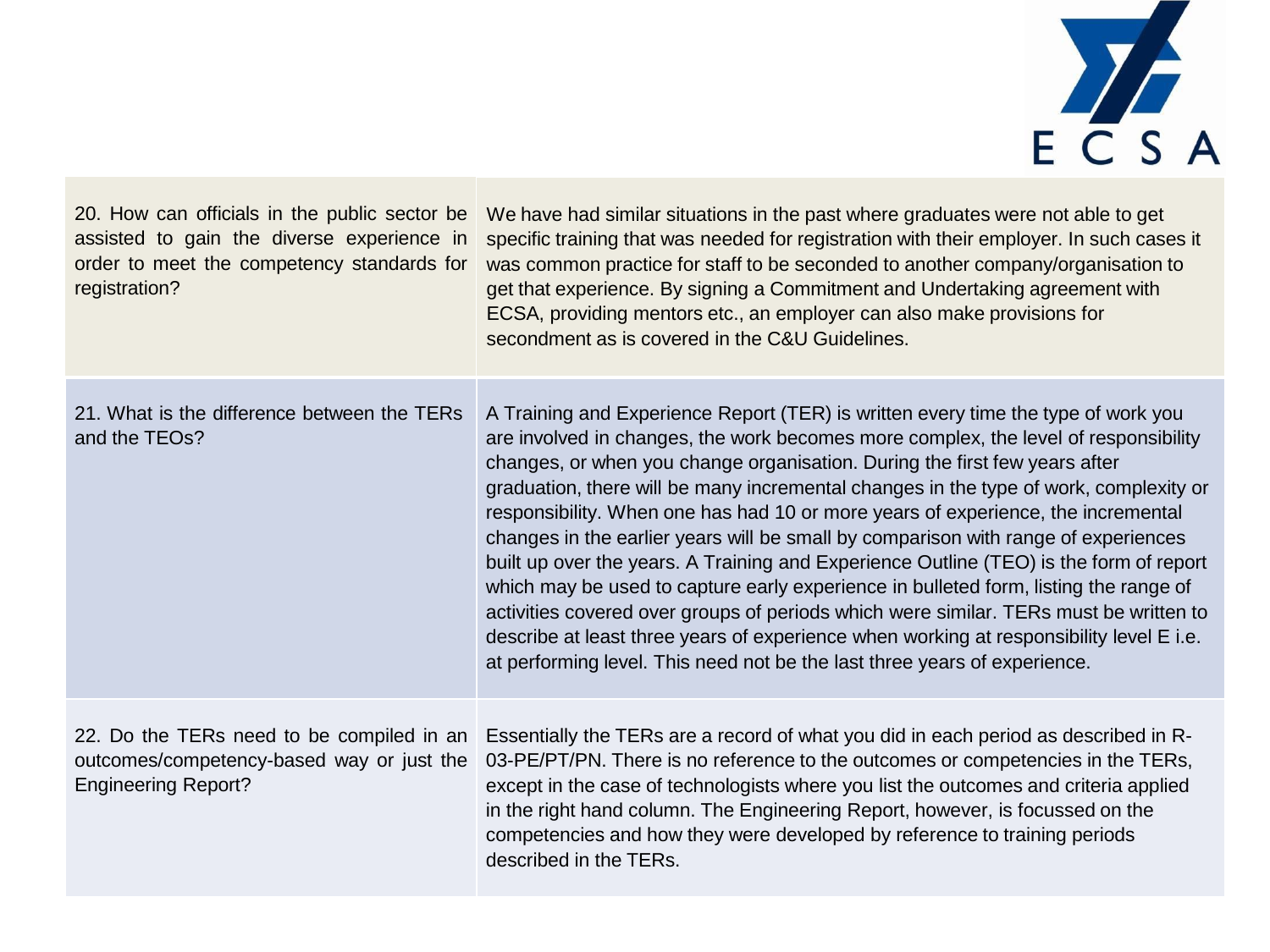

23. If I am a registered professional technologist and have studied further, can I apply for registration as a professional engineer?

In order to apply for registration as a professional engineer, you need to meet the education requirements for that category. The policy governing the recognition of educational qualifications is E-17-P. Your case would be considered as an individual assessment, case (iv) in that document. You will need to apply for an educational evaluation. Table 1 column 3 gives the criteria your qualifications will be assessed against.

24. I've recently become a mentor to two Technologists who've been working for several years, one with a National Diploma and the other a National Diploma and a B-Tech. They are both registered as candidate Technicians. Can they apply to be registered as Technologists?

To be registered as a Technologist an applicant requires an accredited BTech degree. The applicant must have a minimum of three years' experience post BTech of which one year is in a position of responsibility performing as a technologist as referenced in the Policy Document R-03-PT. The applicant can then apply for registration as a Professional Engineering Technologist. In the event that the applicant does not have the three years of post BTech engineering experience, then his or her engineering experience post National Diploma will be taken into consideration.

If applicants do not have a BTech degree, but believe they are working at the level of a technologist, they can apply using the alternate route. Extended periods of engineering experience apply to applicants with lower level educational qualifications. Applicants must have for instance at least 8 years post National Diploma experience of which at least five years must be in a position of responsibility performing at the level of a technologist.